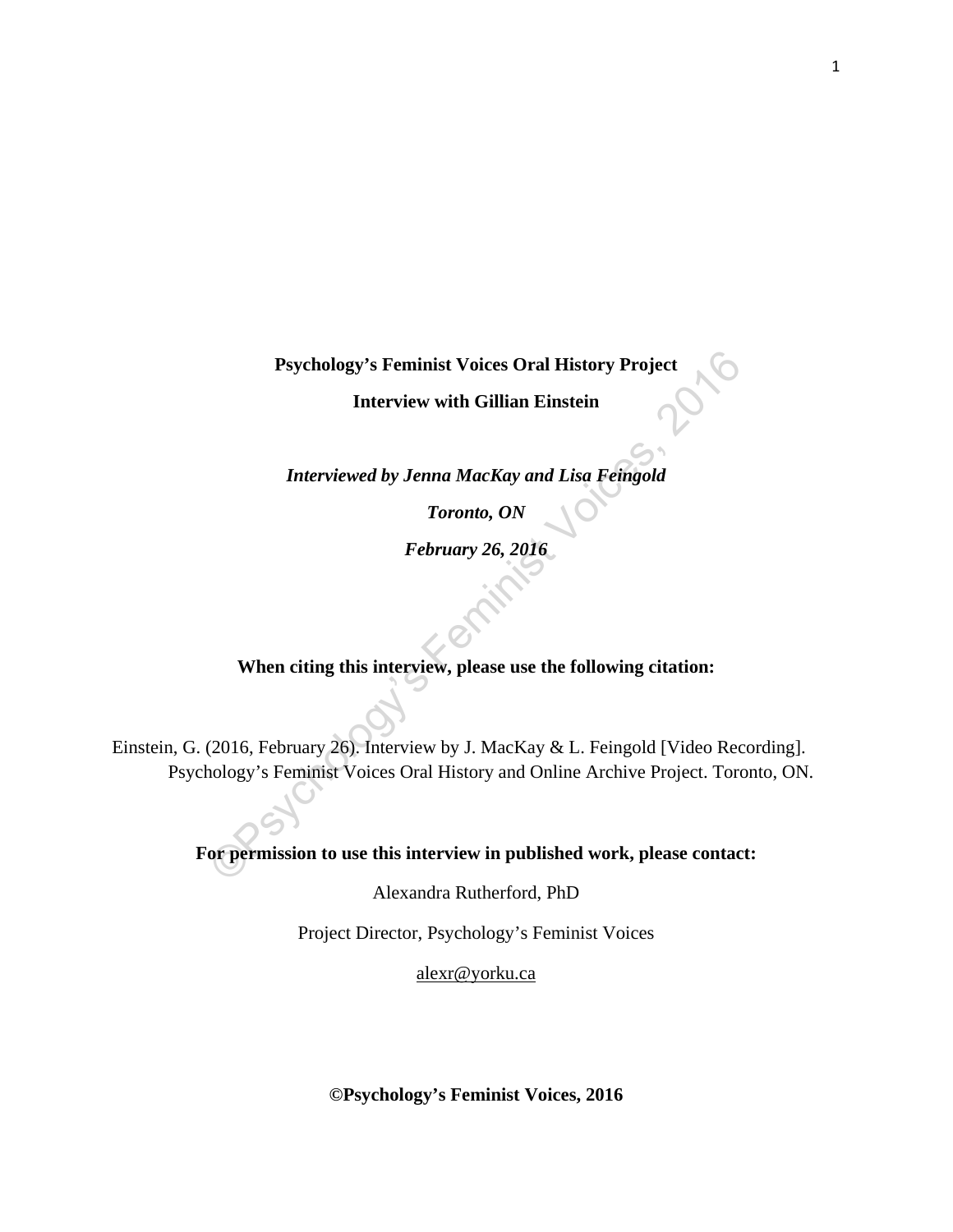## **Psychology's Feminist Voices Oral History Project Interview with Gillian Einstein Interviewed by Jenna MacKay and Lisa Feingold Toronto, ON February 26, 2016**

JM: Jenna MacKay, Interviewer

LF: Lisa Feingold, Interviewer

GE: Gillian Einstein, Interview participant

JM: So Lisa and I are going to take turns asking questions. I guess I'll let Lisa get started, unless, do you have any questions for us before we begin?

---------------------------------------------------------------------------------------------

GE: No, I just think this is a great project.

LF: We always start off our interviews by asking for the historical record if you could please state your name and the date and place of your birth.

GE: My name is Gillian Einstein. The date of my birth is June 13<sup>th</sup>, 1952, and I was born in New York City, New York, United States.

LF: Great. So we also like to start out by asking about when you developed a feminist identity, or how did that emerge?

and I are going to take turns asking questions. I guess I'll Let Lisa get star any questions for us before we begin?<br>
St think this is a great project.<br>
St think this is a great project.<br>
St start off our interviews by ask GE: I honestly think I was born this way (laughs). I think the first moment of understanding it was actually, I think I was probably seven years old and there was a film series in this little town that I lived in on Saturdays for kids about great people and they had one on Marie Curie. You probably can see it on YouTube now. And so I just remember this image of Marie Curie in a long black dress stirring the pots of radium with this glow coming up, you know? And I wanted to be like that. I just thought she was – she just spoke to me in a way that all the famous men didn't.

JM: Was your family or environment, I guess, supportive?

GE: No. I fought with my family all the time, and I think that was part of trying to establish who I was and my own identity. On the one hand, I played a pretty good '50s girl, but I didn't really, inside, feel like a '50s girl. I really wanted to work. I had ideas. I wanted to be independent.

LF: So was your family supportive of you going to university?

 ${2:}15$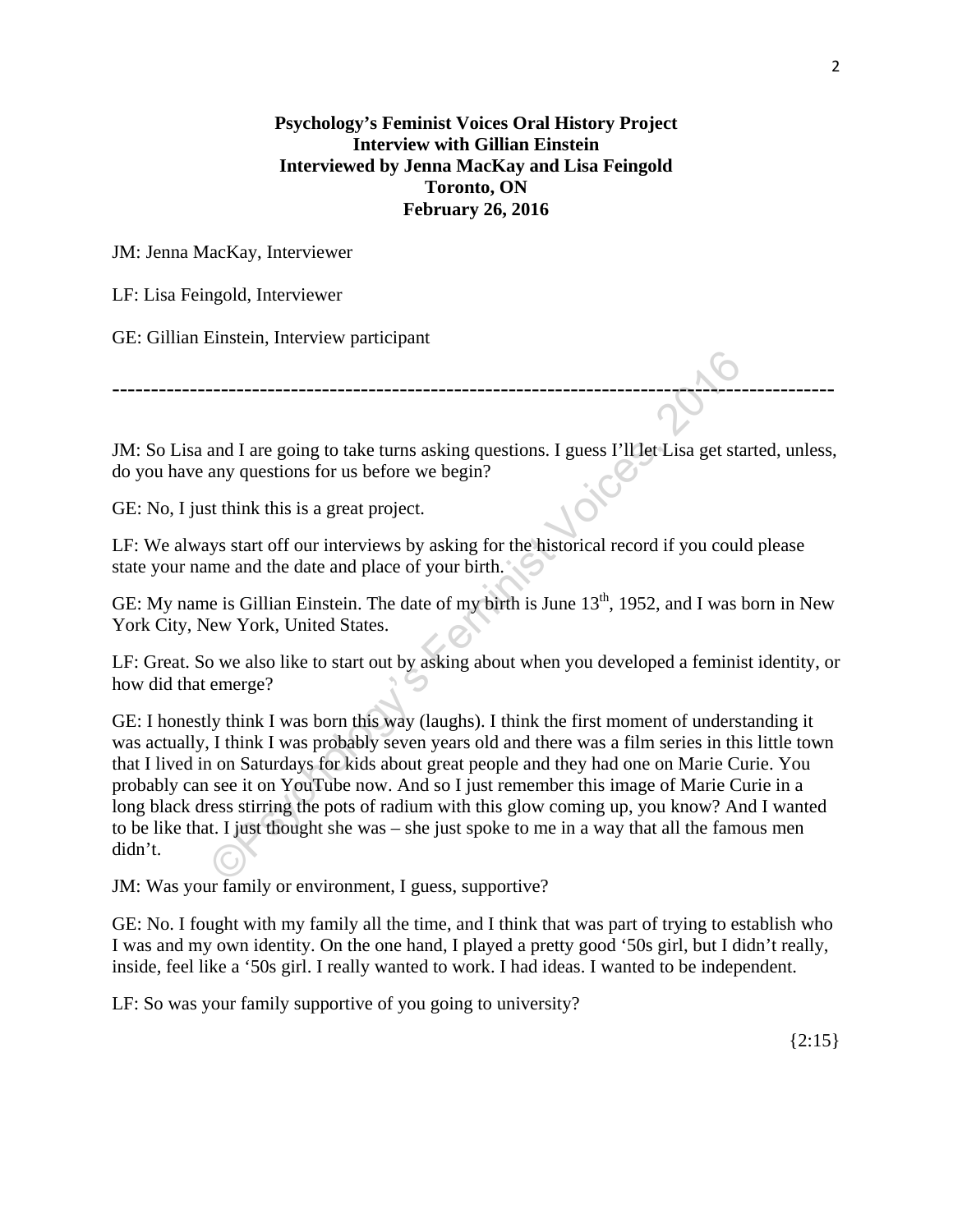GE: I think so. My dad was a vocational guidance counsellor at that time and he had a very strong ethic about applying to university and there was never any question of whether I would or not. So I applied to six schools. I had to have some safety schools, [which] is the way you do it in the United States. My mother and I went and visited the campuses. But I don't have a sense at all from growing up that they had an idea of what I would do beyond that. It was really clear my mother wanted my brother to be a doctor. It wasn't clear to me at all what they wanted me to be. So that was sort of interesting.

I ended up getting into Radcliffe, which was Harvard, and [I remember] my mother being totally ecstatic. So it must have been something to them.

LF: Do you think they expected you to get married and settle down and be a housewife?

GE: I think they really hoped I would, but they thought I was so argumentative and so difficult that they weren't sure I would ever meet anybody who would settle for somebody like me.

JM: Can you tell us a bit about your undergrad studies at Radcliffe? We noticed that you studied art history.

GE: Yeah. I didn't really know what I wanted to do and I had taken a trip with a private school with, like, seven or eight other high school students to Japan over the summer. The person who led the trip, his name was Wayne Altree, he said to me "You know, you'd be really good in art history," and I thought, "Ok!" No one had any expectations of me, I had no expectations of what I wanted to do. I knew I liked to look at things, I knew I liked colour and construction of images. I really liked photography. So, I majored in art history.

mink and early expected you to get mainted and sette down and be a notisewn<br>hey really hoped I would, but they thought I was so argumentative and sc<br>m't sure I would ever meet anybody who would settle for somebody like<br>tel I really liked it, but I was sitting on the steps of the museum at Harvard where you took courses (I was taking a course in Indian miniature painting of the Mughal and Rajput eras) and I was sitting next to a friend of mine on the steps of the Fogg Museum, and I said to Joyce, "You know, Joyce, we just stand here, we look at the paintings and we describe what we think people are seeing, but there must be a field where people actually study what people are seeing and understand how they see." And my friend said to me "Yes, there is. It's called neurobiology." It's kind of like you can't quite believe that that happened, but I really remember quite vividly that's what happened. I thought, ok, I'm going to go into graduate school in neurobiology. At the time, neurobiology was really – some of the most exciting work was being done in the visual system. It was a time when the work that eventually was the work that Hubel and Wiesel got the Nobel Prize for studying visual pathways, studying what happens if you block an eye early in development. So it was a really exciting time to study vision. I thought, "Ok, I'm going to apply to graduate school in neuroanatomy." I had a friend who was really interested in neuroanatomy and I thought, "I know how to look at things," and that's what you do in neuroanatomy, so I'll do that. So that's what I did.

LF: Wow. An interesting connection.

JM: It sounds like it must have been an "Aha!" moment on the steps there, just realizing this field existed.

GE: It was. Totally.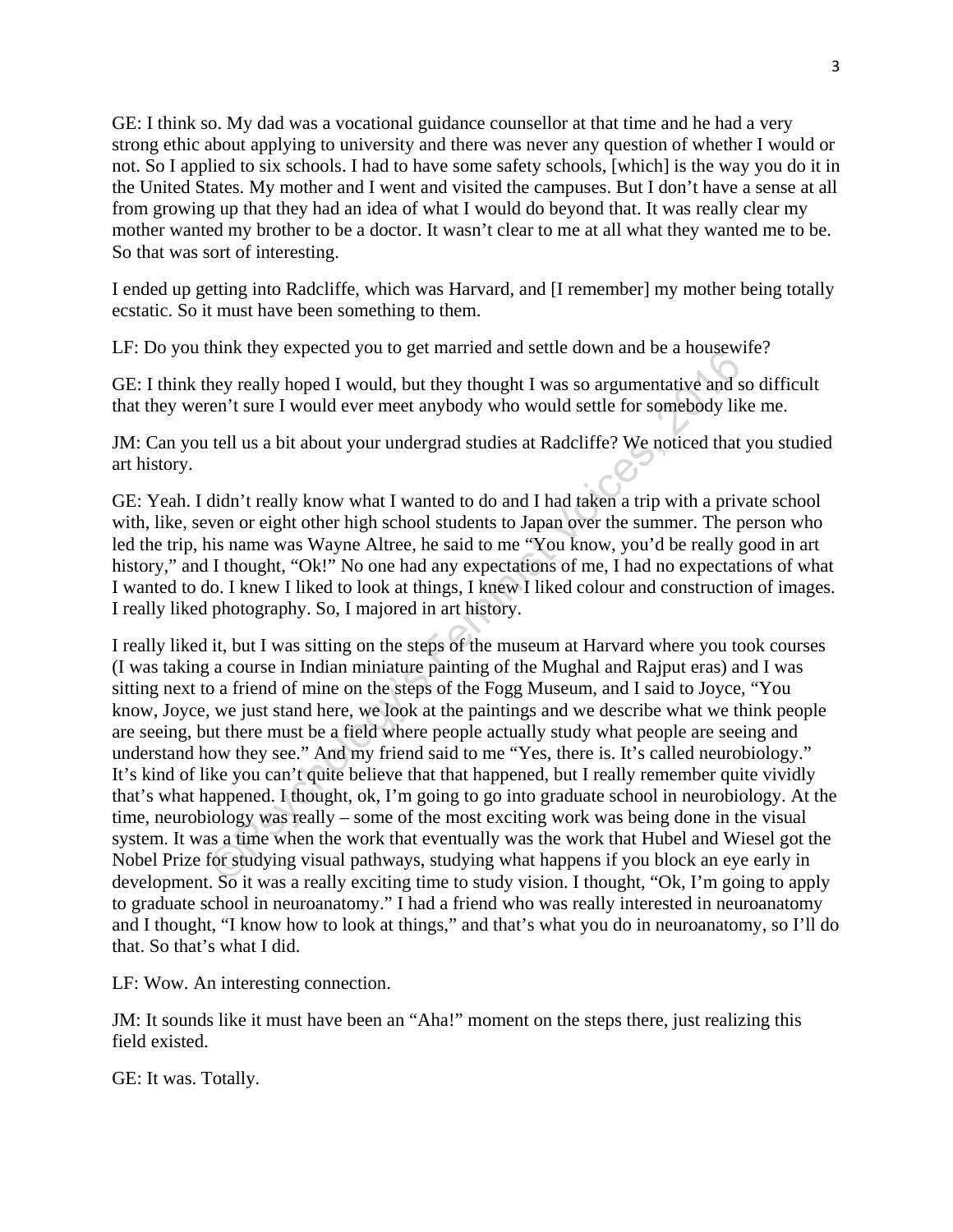JM: Can you talk a little about what that transition was like, coming from an art history background and then going to an anatomy department?

GE: It was really, really hard. First, I had not taken any math since high school. Maybe not even in high school. So I had to take algebra in order to take calculus and I had to enroll in a program that would allow me to take science courses post-graduation, which Harvard had, called the special student program. Most people did it to to premed courses in order to go on to medical school. So they were English majors who realized they wanted to be doctors and so they needed to take the prerequisites. And that's pretty much what I did. I took the prerequisites for medical school. I was pretty sure if I told my parents that I wanted to be a basic science researcher, I would have a lot of issues on my hands to deal with. So I said I wanted to go to medical school. So I took those courses and I earned a living being a research assistant in a laboratory that studied male reproductive biology. They were kind of looking for a male pill.

puery suare in touting paralists untained to the a doats scheller is easing the protocol and to disines on my hands to deal with. So I said I wanted to go to mediate resears and I carned only had to deal with. So I said I Then I transitioned to a neurobiology, neuroanatomy lab. But it was really, really hard. I remember I started studying electron microscopy and working in an electron microscopy lab because, again, I could interpret images. But I remember the guy who gave us the electron microscopy course saying something about – something that sounded to me like Raphael. It turned out he was talking about the rough ER. That's the rough endoplasmic reticulum, which is the structure within a cell where DNA resides and RNA is transcribed. I heard it as Raphael – a  $15<sup>th</sup>$ -16<sup>th</sup> century painter at first. So it was really difficult and I would say it was a good 10 – 15 years before I really felt like a scientist because I didn't really think that way. And in some ways I still don't. I mean, I really trained myself to work on detail and most people would probably think of me as being a pretty good scientist but I still am really interested in the humanities and cross-disciplinary things and philosophy.

LF: You mentioned going on to work in a lot of labs. How did you end up as a professor? Did you spend a lot of time as a research assistant?

GE: Yeah. Well, first I'd like to go back to that disconnect that you might have noticed between being six years old and wanting to be like Marie Curie and then dropping algebra and science in junior high and high school. I really do think that was part of a feminist problem, in a way, because science was expected of my brother but it wasn't really expected of me. It wasn't anything that was validated. I could tell that from society. My parents were really good. You know, when I was not doing very well in algebra, they got me tutors. They really wanted me to do ok. But it was really clear to me that society didn't validate it and I really struggled with it.

Then when I was at university and I found out that there actually was this field called feminism and there were people who were feminists who supported what I wanted to do, I really do think it was part of – you know I decided to recapture science in my life and go back and redo that so it wouldn't be lost, because that really was my first driver.

So how did I get from there to here? I volunteered in labs. I first volunteered in this lab that did male reproductive biology. I had also been – do you know the expression "candy striper"? Yeah. So I had been a candy striper in a hospital that specializes in diabetes in Boston. It was in the Joslin Clinic. I had been a candy striper there so when I wanted to go on in science, I went back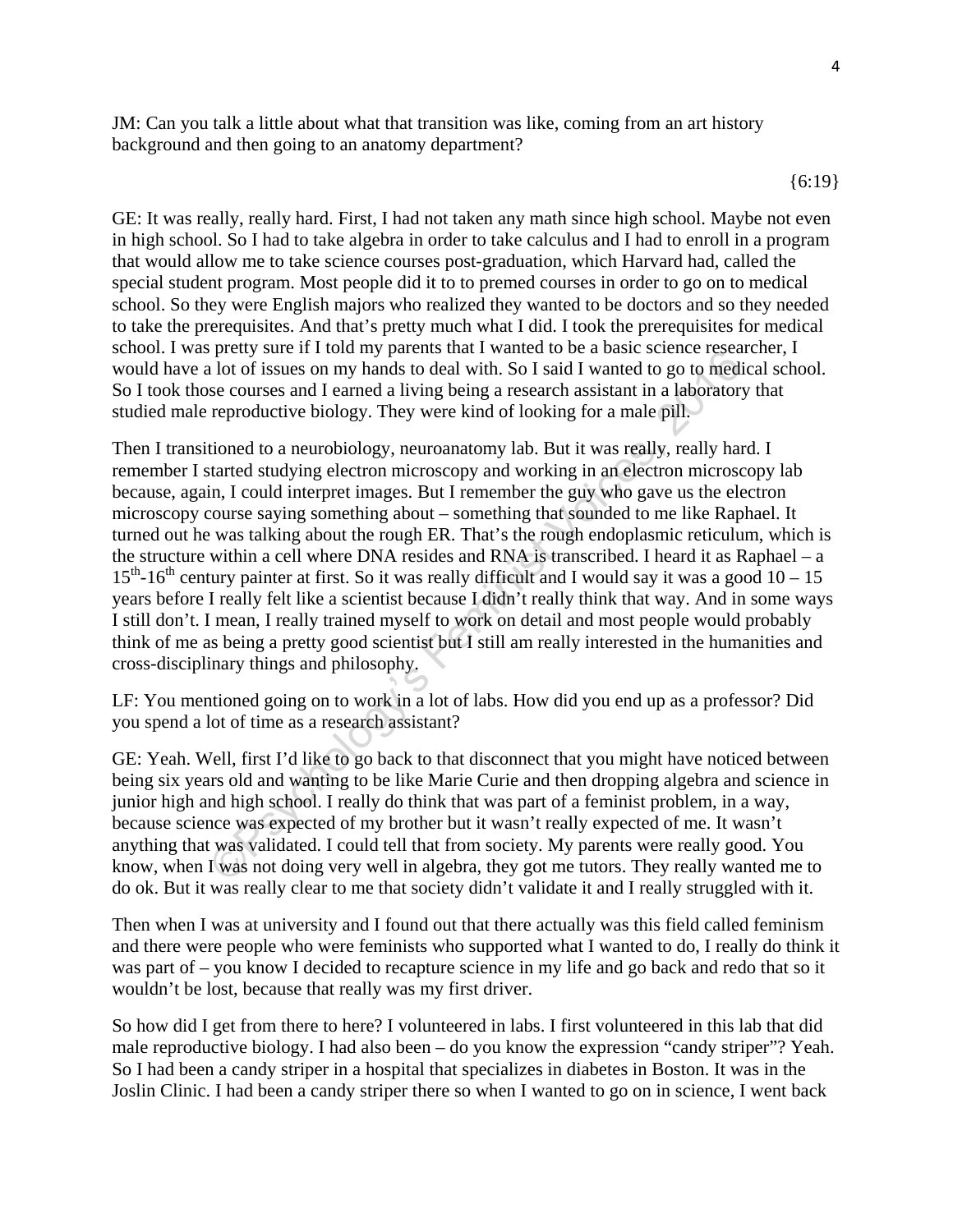to the person who was head of volunteers who was still the person I had interacted with, and asked her if she could find me a place in an electron microscopy lab. So she did. So I also worked in this electron microscopy lab printing and developing electron micrographs. I didn't do much about taking pictures on the electron microscope, but I was basically a technician there.  ${11:15}$ 

f a really ammed part and more than a state that the traction is a really amazing meuroanatomy lab I worked in<br>So the first person to actually show the synapse in an electron micron<br>above the first person to actually show Then a wonderful person named Don Fawcett, who was chair of anatomy at Harvard Medical School, gave me my first chance to learn how to do research. He was looking at spermatogenesis in the testes, so I eventually did electron microscopy of spermatogenesis in the testes. I worked with a wonderful person who was in his group called Agustin Aoki who taught me how to do profusions and taught me how to dissect the testes, etc. And it was through Don Fawcett that I was able to get a job in a neuroanatomy lab. So the first neuroanatomy lab I worked in was the laboratory of a really amazing neuroanatomist named Sanford Palay. It was Sandy Palay, with two others, who was the first person to actually show the synapse in an electron micrography. So the connection between nerve and muscle – sorry, nerve and nerve. Sherrington had hypothesized that there were connections - clasps between neurons, a synapse, in the brain and that that's how signals got transferred from one neuron to another. It was across a clasp, he called it, and synapse means clasp. And then there was a big fight between Ramón y Cajal, a neuroanatomist, and [Camillo] Golgi, who was the first person to develop stains to show neurons: the Golgi stain. Golgi believed that actually neurons were connected as a *syncytium* {13:19} and Cajal believed there was this clasp, or separation between neurons but a connection. Sanford Palay, with a guy named Peters and a guy named Webster, they were the first people (whispering) was it Webster? I'll have to look it up. They were the first people to actually show an electron micrograph of this clasp. So I was really fortunate to work in Sandy Palay's lab. He was a fantastic electron microscopist. You know, Sandy was so aware of the history, and so excited by having been able to show this. So I recognized that, to do really good anatomy, you had to have a good imagination and you had to be able to imagine what you would see before anyone had shown it. That was really exciting to me.

So that's sort of how I made my way. And then I got into graduate school in neuroanatomy and I [went to] University of Pennsylvania where I did visual anatomy because I was interested in the visual system. Then I did a post-doc with an amazing woman named Christina Enroth-Cugell and it was a post-doc in visual physiology, actually. Christina had shown, with John Robson, that in the cat, there were parallel pathways going out of the retina. Now we sort of take it for granted, but they were the first to show by physiology that there were some neurons sending information into the brain that summed information in a linear fashion, so that  $a + b$  equalled  $a + b$ b, basically. But then there were other neurons that summed information in a non-linear fashion. That is, that information  $a +$  information b turned out to be something completely different. And that became sort of the doctrine of parallel pathways – or two different visual pathways from the retina into the brain and it got taken up and shown in non-human primates, and in humans.

Christina was…do I have her picture? Yeah. So here's my picture of Christina Enroth-Cugall in her office (shows camera). She was Swedish and she ran a fabulous lab and she became a role model to me, even though she would never say she was a feminist.

JM: Thank you. Maybe I can get a picture of the photo before I leave.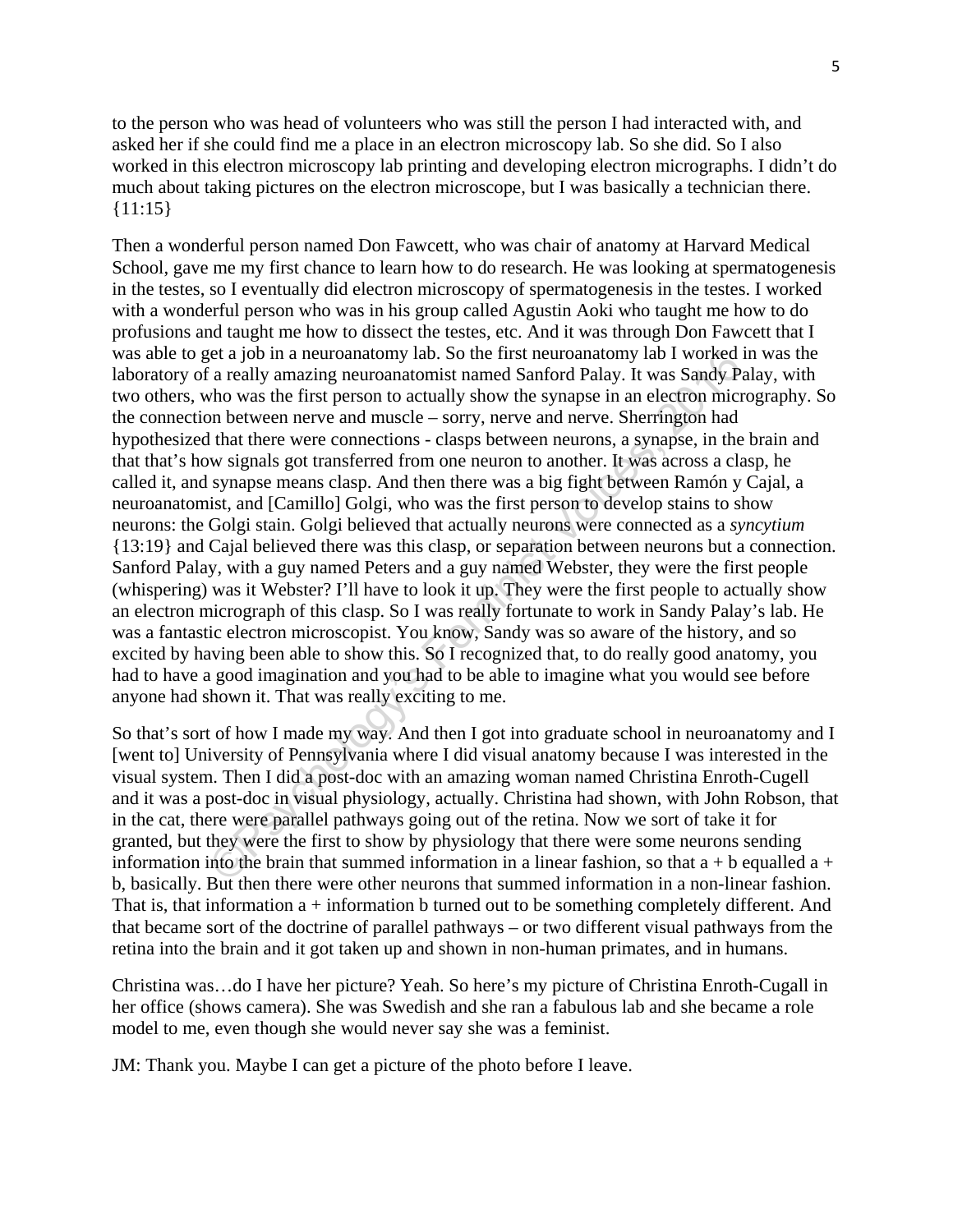GE: Yeah, it's kind of fading. I think I have another one of her festschrift when she was retiring, that you could get a picture of. She was a wonderful person and I loved her, but she was not a feminist. These were all her students and you can see that all but me and one other person are "XY" individuals.

JM: That was going to be my next question. I know you've talked about [how] you feel like you were born a feminist and you mentioned that when you got to university [you] realized that feminism was a thing and [you witnessed] the emergence of [it as] a vocal movement. Can you talk a little bit about what that was like during your graduate or undergraduate studies, where the feminism came into that, and what the experience of being a woman on campus was, particularly, in neurobiological settings?

GE: Well, you know, we're talking about the '70s, at least for undergraduate. I was at a women's institution but I took courses at Harvard. My freshman seminar (we met at night), there were just four of us. I suggested we meet at this gorgeous library up at Radcliffe and the professor didn't even know where that was. He complimented me on my typing skills. In fact, the Dean of Women at Radcliffe, I mean I'm just horrified to this day, I had a period where I was really not sure where I was going or what I was doing, and I went to her for advice and she told me she thought I would make a really good marriage. So this was quite difficult.

me mot max; and und the experience of oleng a wonnant on campus was,<br>in meurobiological settings?<br>ou know, we're talking about the '70s, at least for undergraduate. I was at<br>the took courses at Harvard. My freshman seminar When I started taking algebra, there was a wonderful woman named Deborah Hughes Hallett, a British woman, who set up the algebra course within the math department for people like me and she was a fantastic support. So I did find support, but it was clear it was an offshoot kind of area. That's when I was majoring in art history. When I was doing science, I wouldn't say I met with any support except Deb's, which was really too bad. It was really too bad. It made things harder, I think, because I was the kind of person who could have used support. I had some wonderful professors. I had a wonderful art history professor named John Coolidge who was very supportive of me in art history. A great professor in art history, again, was David Gordon Mitten [who was] very supportive of me in art history. But the science thing was complicated.

It wasn't until I really got into labs that I got support. That's one of the reasons I think I'm so positive about undergraduate student research in labs because it becomes a smaller environment and you can establish a personal relationship. And so I did get a lot of support. I got a lot of support from Don Fawcett. I got a lot of support from Agustin Aoki, and I got a lot of support from some of the people who were my mentors when I was thinking about going to medical school. I found the medical profession, or at least the people who I encountered, [understood] what mentoring was about in a way that academia didn't quite understand it yet. There was this tradition. I don't know whether it still exists or not. So that was really good.

I should tell you [about] my other experiences in undergraduate. I wrote a paper for an anthropology course that was one of my distribution requirements. It was about sexuality in women post-menopause and it got nominated for the Natural Science Prize. It didn't get the Natural Science Prize, but it got nominated for it. So when I went back to the professor to pick up the paper, he called me Little Miss Menopause and told me that a lot of women enjoy sex even if they don't have orgasms. (Laughs) You know, these are just some of the experiences. I think it's really different now, which is really great.

{16:40}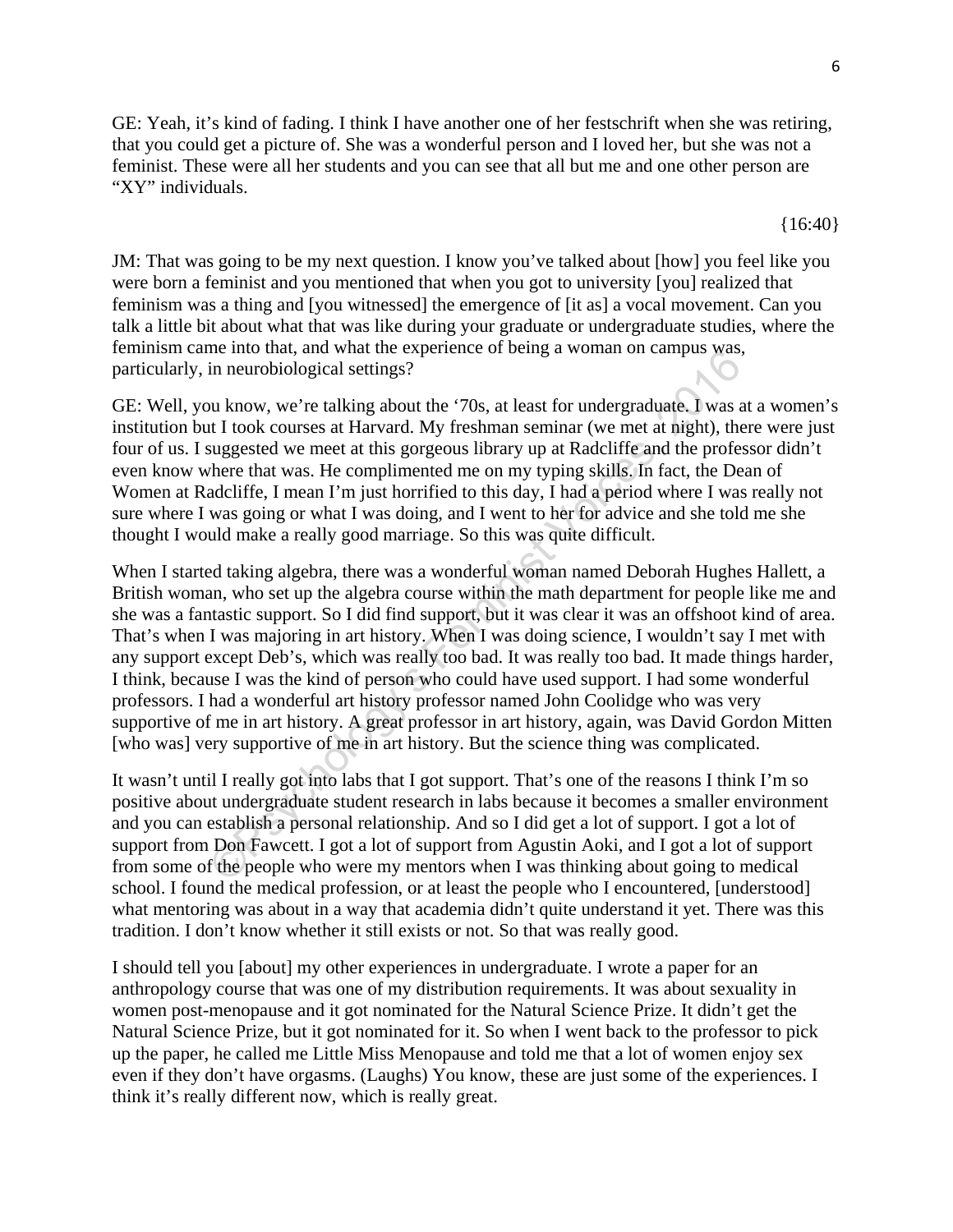So when I started the collaborative graduate program in women's health here, part of it was not just to figure out what women's health could be about, and also where it was going and train people in that, but also to provide a supportive environment for people who were interested in that but maybe the research groups they were in were not focussed on that. {21:37} Because a lot of times that happens. A lot of this is done sort of under the radar. You'd be surprised how many people are studying sex differences and gender and they don't see it [as] applicable to women's health or they don't identify as feminists. But a lot of the women in the collaborative program do, and so it's really great to provide that place for them.

LF: I wanted to ask if you actually met any resistance to being a woman studying science?

about the state state states and it is a so that in the state of the protocol. This was carry increaded by the mail exploit of students and, really, that was so great to work with them. But I thinked us didn't really know GE: Oh yeah. So I didn't get to [talking about] graduate school. This was really interesting in graduate school. I did graduate school at the University of Pennsylvania and we had [a] really wonderful cohort of students and, really, that was so great to work with them. But I think the men who admitted us didn't really know what to do with us. So the male professors would be standing in the hall, maybe they'd be telling dirty jokes or something, and the women would go by and there would be total silence. I really do think most of the women in my cohort just kind of thought [that] they don't know whether we're their sisters or their mothers or their girlfriends. [The idea of] colleagues didn't really get conveyed. So actually we started a seminar group ourselves where we met at like 8 o'clock in the morning and we read papers together. It was really supportive and great, but then the guy graduate students got wind of it and they thought it was unfair that we had a seminar group and they didn't. They wanted to be included so then it became a sort of a seminar for the neuroscience students and it kind of went downhill from there. I guess I was kind of born kicking and screaming and so we just continued to persevere and I'm still very, very good friends with a graduate student colleague of mine and I think we still feel pretty close [with] that female cohort, for the most part.

JM: So it sounds like there was mentorship among the students that were female, mentoring each other as peers.

GE: Yeah. I think so. And again I would say it would be a very different picture now, but I think that might have been a stage in which I began to believe that it might not matter how many women you admitted into science, what was really important was what the women believed. Women want to professionalize. We're careerists too and we need to professionalize as well. I would say there are a lot of women still in science and in medicine who identify pretty strongly with what I would call a male model. I think it's important not just how many women you admit, but who you admit and also engaging men in alternative models.

JM: Maybe you could talk a little bit more about what [those] alternative models [are], or what does feminism bring to researching gender and sex differences in regards to neurobiology.

GE: Well, I think feminism brings another approach. It brings another perspective. Because feminism came out of theory, as well as [the] second wave women's movement, I think it brings alternative approaches. So feminism is very rich in its interrogation of the science question and what it would be to do feminist science, and it's very rich in its alternative epistemologies. There's a wonderful area, but [also] a great paper by Nancy Tuana called "The speculum of ignorance: [The women's health movement and] epistemologies of ignorance", and I just think that is such a great shaper of a different paradigm. Don't just go for the next logical gap, go for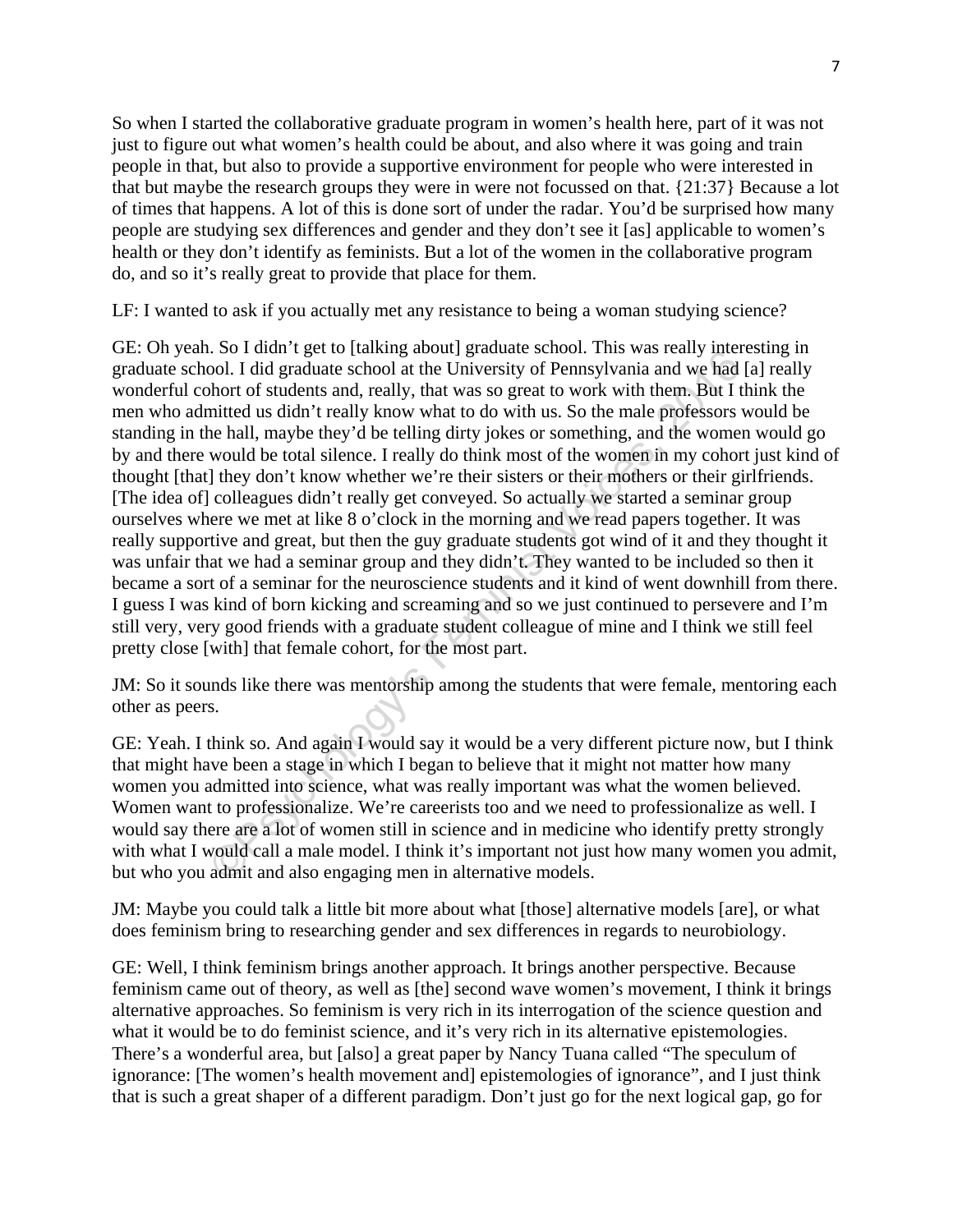areas where we know nothing, which really is what discovery is about anyway. It's easy enough to recognize that systematic reviews are going to cover up what isn't known because they're just about what is known. So you have to come up with other methods.

 ${26:55}$ 

In fact I had a really interesting conversation with a colleague of mine the other day who was saying that all the students in a particular graduate program ought to do systematic reviews and I said, "Well, it's great to want students to do reviews, but systematic reviews may not be appropriate for all graduate students because we want graduate students to become interested in discovery and not just what's known." So she started telling me, "Yeah, we tried to do a systematic review on x and there wasn't really anything known about it and we couldn't do a systematic review." Then it begins to get you to see that the notion of evidence-based medicine really has some powerful and important drivers to it, which is that people should be independent learners and not just dependent on what their mentors have told them. It also systematically erases what isn't known and whole areas of knowledge. I had somebody tell me about five years ago, they were planning a conference on hormones and women's health and I said…I don't remember what it was about, but I said "Don't forget such and such." And she said "We're going to have a program that's based on evidence and there's no evidence on that so we can't include it." That has convinced me that in some ways it's more important to know what you don't know and what isn't known than what is known. And I think feminism has really helped with that.

We would some three waster ready anything known and we count<br>wive with a matter was treated to the product and we count the motion of evidence-based<br>me powerful and important drivers to it, which is that people should be In my own research, going back to the feminist question helped me shape what my own research program would be about. So you know, for a long time I did single cell injections of neurons in the visual system and then in Alzheimer's disease and then I had to leave science for various reasons and to close my lab and I ended up doing science administration for six years. So when I had the opportunity to come back to academia, I thought I want to have a research program that would be empirical but commensurate with feminist epistemologies. So I thought, well, what are those? I went back to the literature on feminist epistemologies and one of the papers I sent you deals with that. And of course I picked and chose what would be reasonable if you were doing empirical psychology and empirical neuroscience. I thought based on what Helen Longino thinks about, I would want it to be about what's important to the people I'm studying. I would want the methods to match the problem {End of video 1} and not just apply methods I knew to the next problem. I would want, according to Nancy Tuana, it to be about discovering ignorance, and I don't know that anybody really covered this, but it really came to me through the work of Elizabeth Grosz, I would want it to be about the whole body in context. I didn't want the brain to be the CEO of the body. I thought that was actually really easy to do if you were studying hormones because hormones unite every single body system. So that's how I was influenced by feminist theory. I definitely picked and chose, but that's how I came up with the questions that I had come up with to study in the last seven years. They're really about the whole body in context, about if you cut one part of the body, how does the entire body becomes involved through the nervous system. I say to people [that] if I studied the immune system, I could think about it that way [because] the immune system also unites all different body parts. Ultimately [I'm interested in] getting a bigger picture of women's bodies in general and their response to treatments, conditions and hormones.

LF: I was wondering if you could talk a bit about the significance that sex and gender plays in studying the nervous system specifically?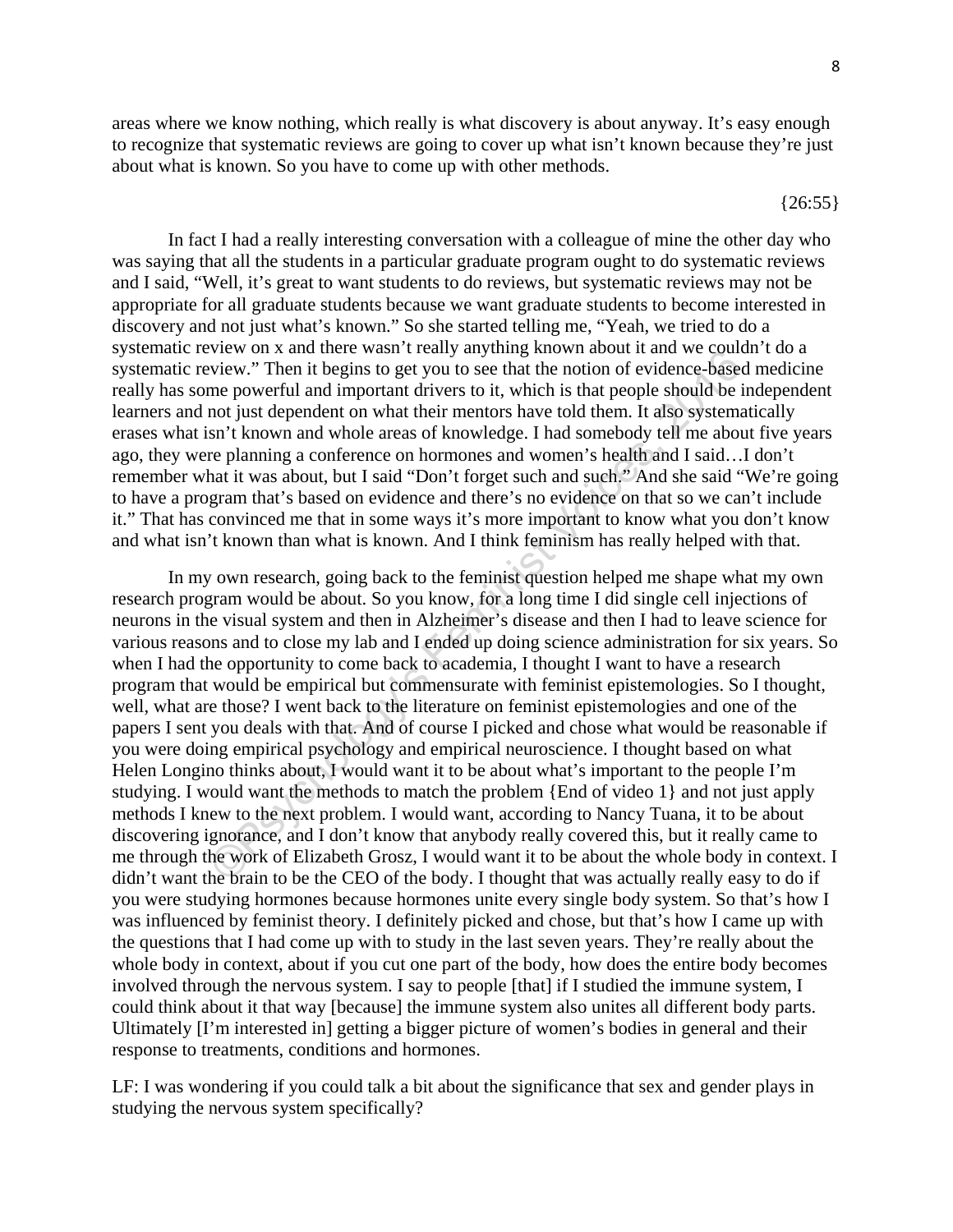GE: Yeah, actually one of the fields that has done the most to put forward the idea of sex differences (it's sort of emerged into sex differences, if you will) is the field of hormones {1:52} and behaviour. It's a beautifully coherent research field in psychology and it started off trying to understand the influence of, first of all, hormones on behaviour, and then it morphed into understanding how if there is differentiation of the genitalia and the reproductive system, if this differentiation takes place through hormones, that must affect the brain too and that the brain is linked with behaviour. Then they started looking in the brain to see if there were hormonal influences on the brain. And of course they were interested in the binary between males and females and so they were looking for hormonal influences on the female brain and hormonal influences on the male brain and how those hormonal differences could shift, in a sense, to change the female norm to male and the male norm to female. It really was about a binary even if you look at the individual experiments. I look at the foundational experiments in my book *Sex and the Brain* and you can see how some of the foundational experiments actually weeded out animals that didn't behave according to the binary because they were really interested in reinforcing dimorphisms.

the individual experiments. I look at the foundational experiments in my the and you can see how some of the foundational experiments actually we didn't behow according to the binary because they were really interested im Now that has really morphed into sex differences in neuroscience. In that field, of course, that area has become really rich with respect to funding agencies requiring that scientists begin to include both male and female animals in their studies, that they include male and female humans in clinical studies and that in some cases they begin to incorporate gender. That field has been a driver for these kinds of incorporations of sex differences and gender differences into funding mandates, calls for applications and review. But again, it's been very focussed on the binary. I've had some colleagues refer to gender as the 'g' word. So as I said, I'm trying to organize this symposium at a very sex differences-focussed organization (The Organization for the Study of Sex Differences), but I'm saying we need to also include gender in animal models and let's actually think about what that would be in animal models. Maybe it means taking gender identification off the table, but maybe it means including power structures, housing, interactions between males and females or females and females, into the model. You know, if you're studying cardiovascular disease, I'm sure everyday insults and stigma make a difference in how cardiovascular disease plays out. Don't you want that in your animal model for testing a drug treatment? It could really be important for the reproducibility of the results and the rigour of your findings. So we're going to give it a try and it will be a first attempt. But we have to get people to think about it. I think it's exciting! It's innovation. It's a way to get new ideas.

LF: What strikes me is how scientists try to show how scientific their work is and by asking these questions you're establishing how there are holes in the science, which actually makes me want to ask you about one of the papers you sent us [which was] a more theoretical paper. I was wondering when you developed an interest in more philosophical approaches to science?

GE: I've always been interested in the history and philosophy of science because if you were a feminist growing up when I did, if you wanted to know something that might border on feminist science, what was out there was autobiographies of women in science. So it got me interested in history and how science progresses and I've always been interested in that. When I was at Duke I was on the steering committee for the women and gender studies department, so I've always been interested in the more philosophical side of things. But I didn't really read up on it until I met a wonderful philosopher named Margrit Shildrick who is a feminist bioethicist and she was willing to work with me. There are so many allergies across these boundaries and I remember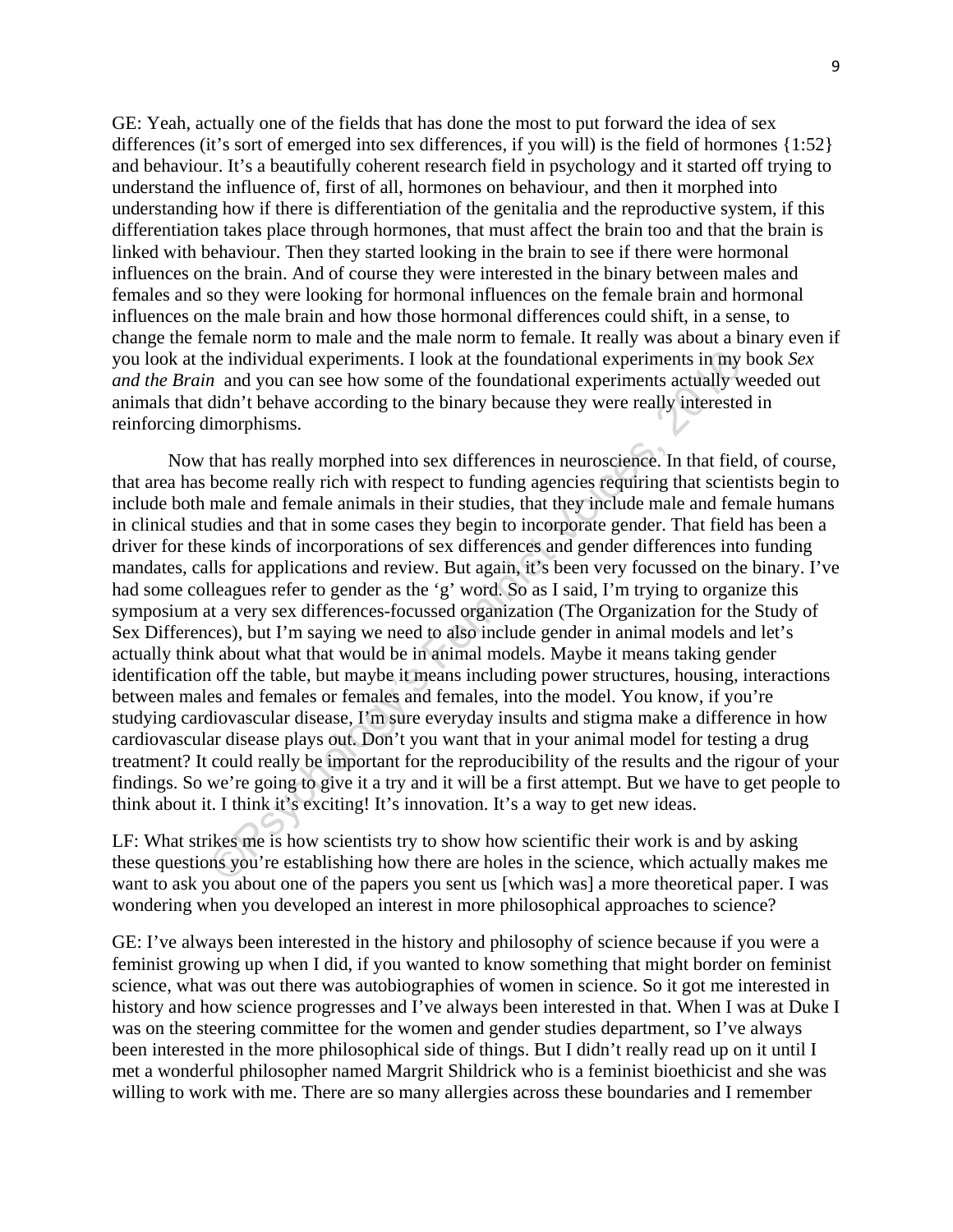somebody recommending Margrit to me and I called her up and we met for lunch and we could actually talk to each other without getting allergic. We were willing to sit back and I could talk in a way {7:57} that she would think was deterministic and positivist and she could say what she was saying and I [could ask], "What do you mean by that?" We did sort of have a breakthrough and then we planned a conference together that would try to do this multidisciplinary thing, out of which we wrote our paper "[The postconventional body:] Retheorizing women's health."

 So I sort of got some reading out of that. She told me I would really like Elizabeth Grosz and I did my best to read Elizabeth Grosz maybe three or four times. It's really hard when you're not trained in theory to read theory. But I had always been interested in Kuhn and how science progresses. I tried to read some philosophy of mind because I was interested in Alzheimer's disease and different sorts of selves that would not just be cognitive selves. I haven't read as much as I would like because that's not where my bread and butter is. I can't get promoted on that, but it has interested me.

fifterent sorts of selves that would not just be cognitive selves. I haven't julid like because that's not where my bread and butter is. I can't get prond like because that's not where my bread and butter is. I can't get p I would say one other thing, which is that when I was a scientific review officer at National Institutes of Health, I organized reviews of grant applications three times a year and I did notice how the science changed. I was really interested in that. I noticed, for example, that all the estrogen applications were going to a study section that was a hormones and behaviour study section, but everybody on the study section for review was a behaviourist. They didn't know how to review the molecular actions of estrogens. I thought that was really interesting so I opened up an area in my study section that was about molecular stuff to review the molecular action of hormones. [And] I noticed that I needed five reviewers for every application and one reviewer couldn't own the science of a single application, and I realized we were getting a lot of multidisciplinary applications and we had to think about how review would be different for those [rather] than an application that was purely discipline-based. For a while we didn't get any Huntington's applications in my study section and [then] all of a sudden we started getting all of these applications on Huntington's disease. I started asking people who were submitting the applications, "Why are you submitting these now?" It turned out that the Huntington's Association had had a call for, basically pilot projects. So it really stimulated the science and then all of a sudden the National Institutes of Health could start reviewing these. So I was really interested in how that worked and I always thought if I were a social studies of science person, NIH or CIHR (Canadian Institutes of Health Research) would be a fantastic place. It's almost like you could just study the applications and just see how science was progressing. I don't think anybody's done that yet. So I was interested in that. I've been interested in that for a long time.

JM: Maybe you'll end up writing about that or researching it one day.

GE: Maybe in retirement, yeah. You know, I've always kind of been on the edge of social studies of science and thinking people in that field really like what I do, whereas it's a real struggle…now it's kind of breaking more for me in psychology and in neuroscience and in Alzheimer's disease. I've been really fortunate. But you always have to think about how it is you're framing what you're doing.

JM: As we're on the topic of approaches to science, you described your methods as very mixed. I'm curious if you could describe for us what that means to you and in particular how you marry approaches like qualitative interview data with genetic testing or imaging or things that are maybe not traditionally mixed with qualitative. {12:08}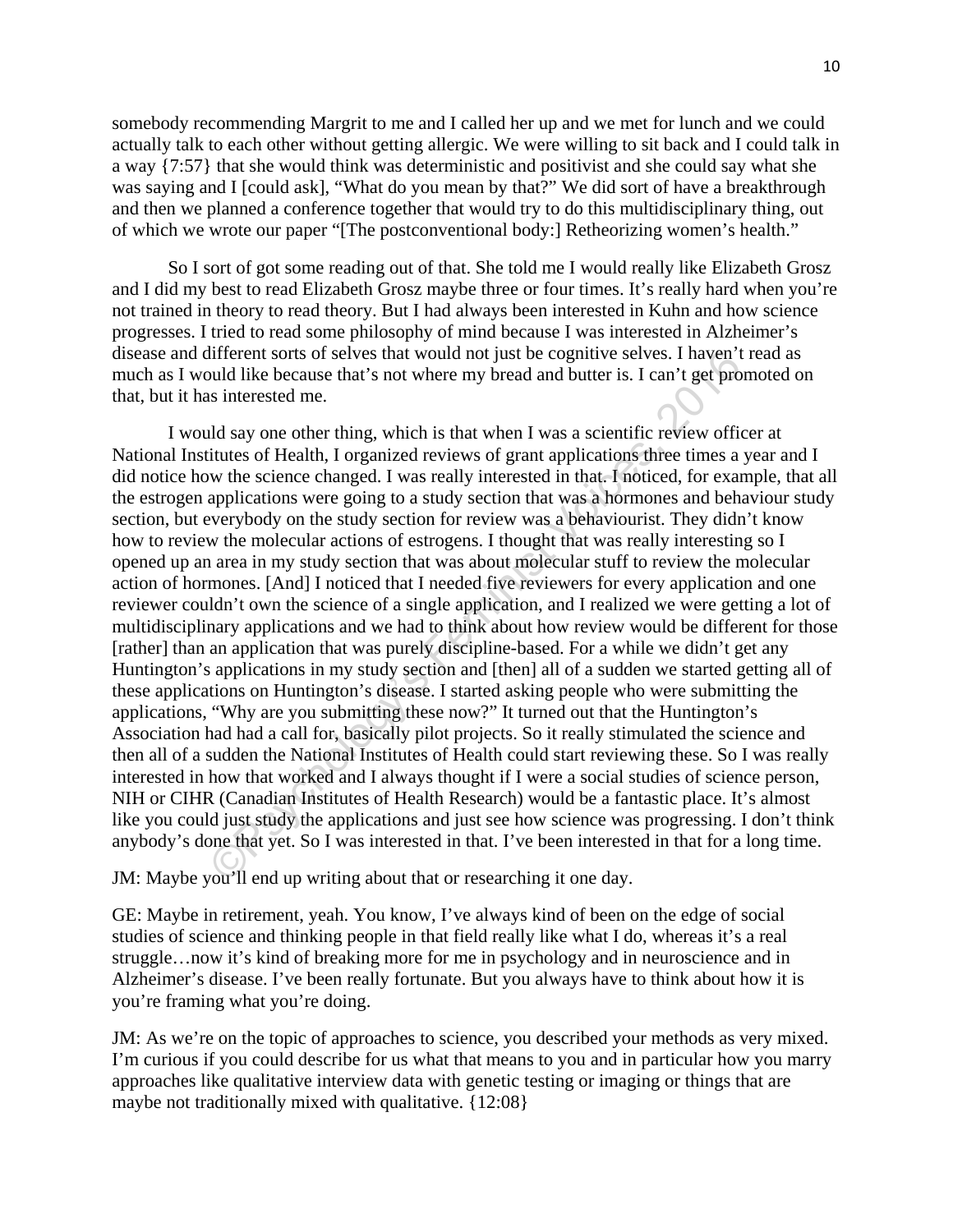GE: Well we're working on it. I would say we're working on it. I'm very committed to the approaches, again from a philosophical point of view, that you can't really know what's going on in a body without first person, second person and third person approaches. You really need to understand what it is like for the person. You really need to understand what the interactions [are] that are affecting the person. So even how do I affect what the person is feeling or experiencing as a researcher? [It's] sort of the Niels Bohr problem with the electron and knowing the electron and changing how it is behaving just by observing it. Karan Barad wrote a nice paper about that called "Meeting the Universe Halfway" [: Realism and Social Constructivism without Contradiction]".

The third person approaches, which are considered the objective approaches, I think are really important too and they can be positive or they can be negative. They can reduce a person to a subject or they can, in cases of brain disorders, they can find areas of strength in the brain where previously all we focussed on were areas of lack. I think the interplay is really important and have I figured out how to really bring them all together yet? No. [For] the Somali project, we're writing up the qualitative and the quantitative projects separately right now. But I do feel that it's really important not to subordinate one method to the other. I really feel it's important. If you're going to do qualitative work, make it good enough to be published in a qualitative journal if you possibly can. And maybe you have a whole separate paper where you think about how these come together.

ant too and they can be positive or they can be negative. They can reduce<br>or they can, in cases of brain disorders, they can find areas of strength in the<br>susty all we focussed on were areas of lack. I think the interplay It is really important because there are areas in medicine, for example, where first person reports don't match third person measures. Sleep is an important area like that. Women often complain of having very poor sleep but when you do polysomnography on them [and you] put them in a sleep lab, there's no difference. Their polysomnograms look like they're having pretty good sleep most of the time. So what does that mean? I think that's really important to understand because how you feel about your sleep is probably shaping how you feel through the rest of the day. It doesn't matter what your polysomnogram shows in some ways. It might also be an indication that polysomnograms aren't measuring the right thing. And that's true for pain, as well. The researchers in pain are very intent on…they have really done a successful job of saying if somebody says they're in pain, they're in pain and you need to treat that. Some fields in neuroscience and psychology do better than others. But the disconnect itself is extremely important and interesting.

JM: Can you talk a little bit about what it means to bring a feminist approach to those third person measures?

GE: Well the first thing is that it makes you go back to papers and re-evaluate the studies. It makes you ask, first of all, did they study women as well as men? And if they did, did they segregate the data by sex? That's very simple and not very complicated feminism, but I think it comes out of that, but it also has to do with rigorous and good science. Then you can reinterpret the data. If you think they really did a good experiment, but you look at the interpretation of the data, you might have a completely different interpretation. My favourite example of this is Simon LeVay's 1991 study on differences in the brains of gay and straight males. When I look at his paper, I'm perfectly happy to believe his results. I'm perfectly happy to say he had really good methods and that he's a good scientist. But when I look at his interpretation, I think I would interpret this completely differently. God bless him, he published individual data points. When you look at the individual data points you see that there's enormous overlap between gay and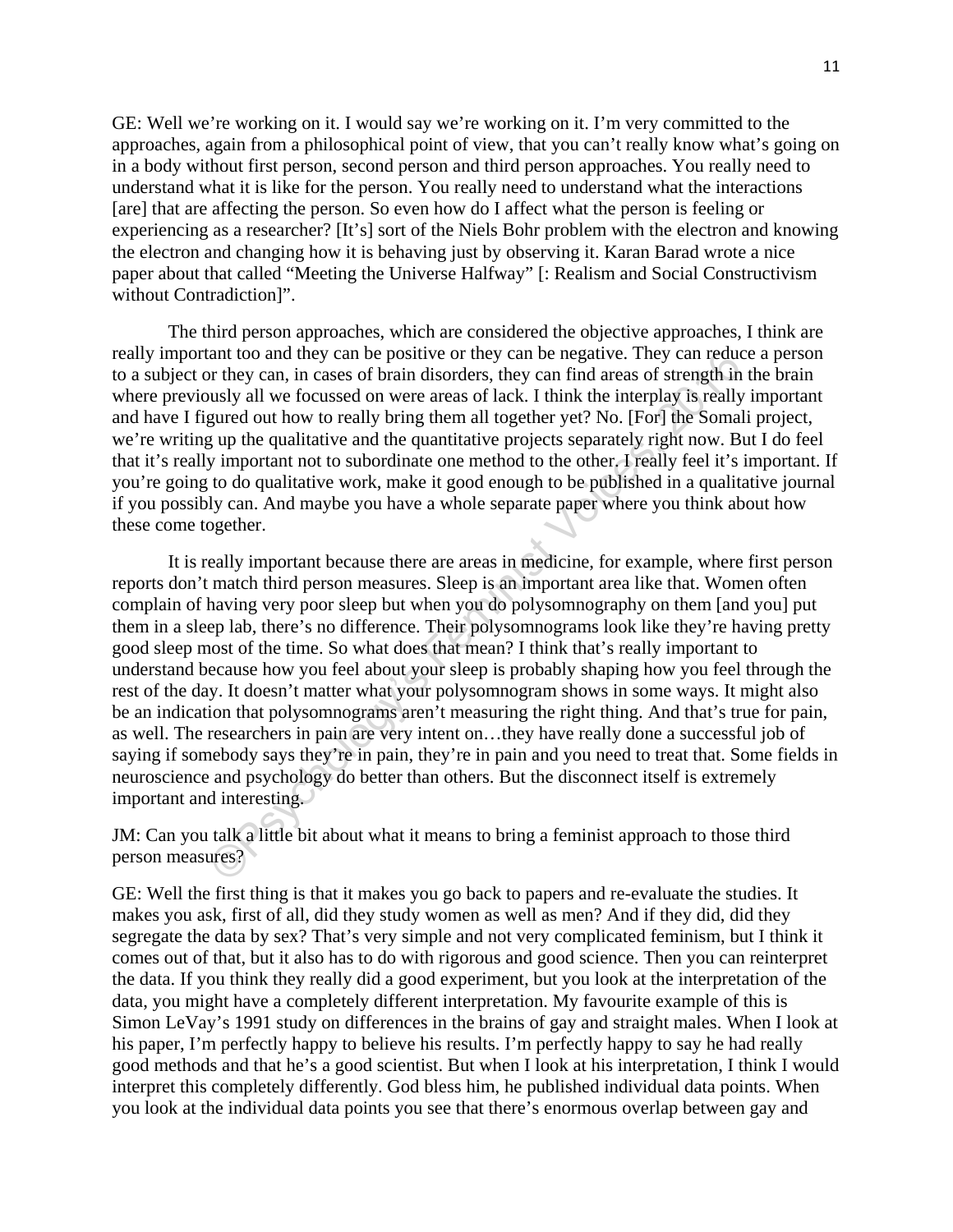straight, and in fact he also had somebody who was bi who he put in the gay bin. I would interpret his results as showing pretty much a continuum. There's a small difference between the means and it's significant, but what does that mean in terms of the individual people and in terms of the actual behaviour in their lives? {17:25}

think it needs to be questioned. And of course, Joy Johnson, when she wector of the Institute of Gender and Health, the first research call that she oclos and measures to rethink all these different measures. We probably, So I like to think that's a feminist approach and it's certainly an approach that Emily Martin used when she talked about the love story between the sperm and the egg and it's certainly an approach that Anne Fausto-Sterling uses in going back and re-interpreting studies that she's perfectly willing to consider have good science. [It's] more complicated to question the methodology because even quantitative methods have built in gendered assumptions that can shape what comes out of the experiment and that's much more difficult. I don't have an answer for that but I think it needs to be questioned. And of course, Joy Johnson, when she was scientific director of the Institute of Gender and Health, the first research call that she put out was on methods and measures to rethink all these different measures. We probably, in psychology, need a new gender measures because the Bem [Sex Role Inventory], as successful as it has been, is really based on old ideas of what's feminine and what's masculine. Although she was looking for androphily and androgyny through what she was looking at, most [gender measures] start with an assumption of a binary. You're either masculine or you're feminine. There will be people who end up at either end of the scales but I would say most of us are more in the middle. And there's a lot that we do as human beings to push a binary, like the way we dress, the way we talk, the way we walk, what's expected of us. Cosmetic surgery pushes the binary. I think of female genital cutting or female genital circumcision or some people say mutilation, I think of that actually as a practice instantiating a binary because in the cultures that practice it, one of the very strong beliefs is that male and female are born equivalent and you have to do something after they're born to make a successful female and to make a successful male. You have to remove from the male what is female and you have to remove from the female what is male. Unfortunately for females, it becomes a lot more than what it is for males.

But we do that in western culture. We pluck our eyebrows, we get certain kinds of body piercings, we dress in certain ways, we wear our hair in certain ways. There's a lot that we do. We get labiaplasty, we get breast implants, etc. There seems to be a deep human need to instantiate a binary and different cultures just have different ways of doing it.

LF: We wanted to ask if you'd be able to highlight some of the professional activities that you're most proud of in regard to bringing feminism to psychology and to science?

GE: Well, I'm very proud of my mentorship of women. I was among the first at the Society for Neuroscience to support the women in neuroscience group and be part of that (I'm not anymore) because it's really about mentorship of women and I do a lot of that in my own lab and my own interaction with students. So I'm very, very proud of that. I'm very proud of developing the collaborative graduate program in women's health and actually moving that into teaching about gender and health and masculinities and femininities and questioning the binary, which is where I thought women's health might fruitfully go. I'm very proud of that. I'm very proud of my work with different organizations that study sex differences. I'm a founding member of the Organization for the Study of Sex Differences. I'm part of the International Gender Medicine Society and in Sweden at Linköping University where I have an appointment and guest professorship, I'm part of advancing a platform of gender in medicine and imagining what [this] would be that wouldn't be just about women or just about sex differences. So that's very much in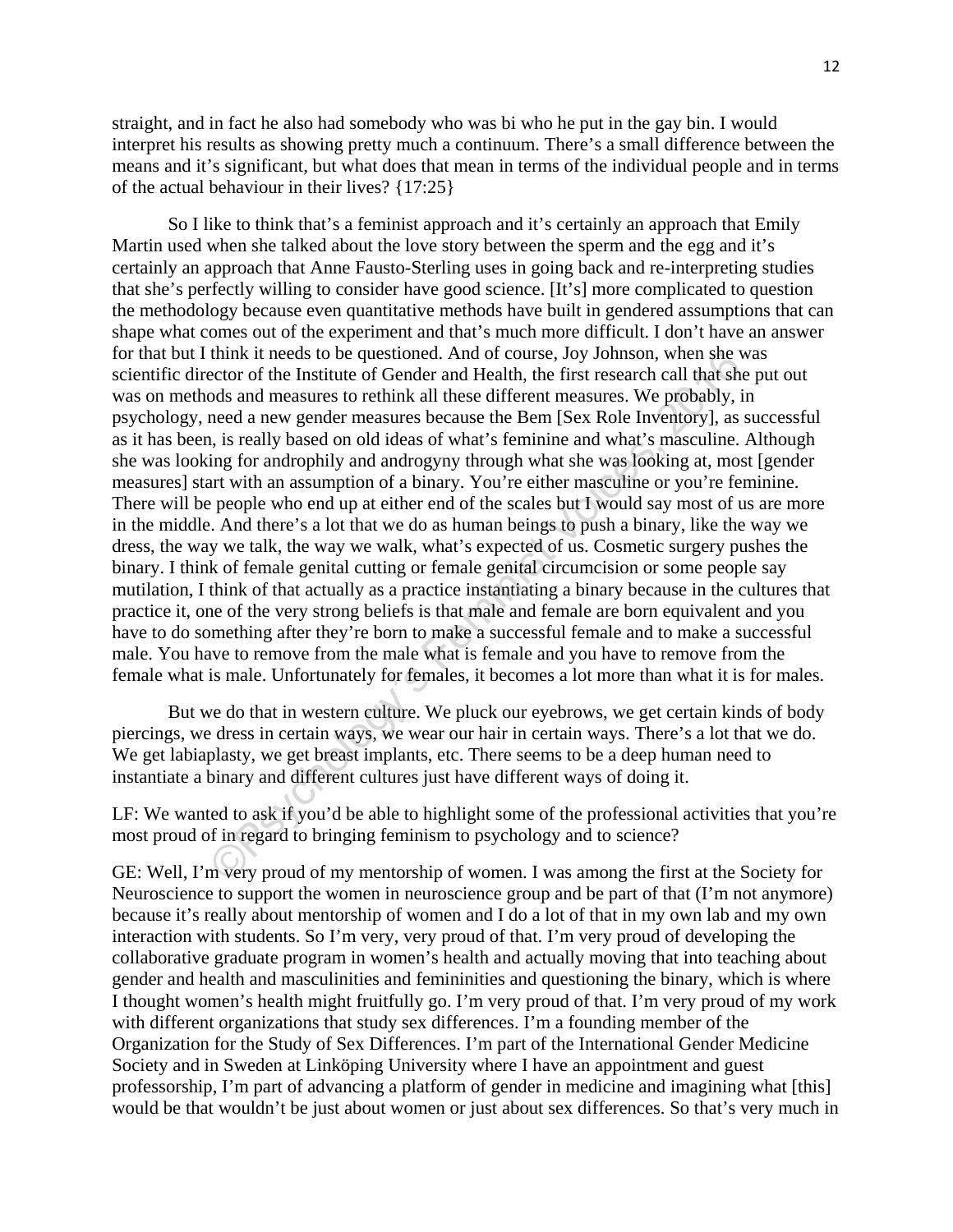the making. I'm really proud of having served for six years on the Institute of Gender and Health's advisory board: first three years as a member and the last three years as the chair of the board. {23:01} I feel like I really played a role in pushing their strategic plan, which you're welcome to take, and having it be about combining the social with the biological. So those [are the] things I'm very happy about.

JM: Do you see these professional activities as a form of activism?

GE: Totally. I totally do. I don't get any credit for them in the university but I am very proud of them. I am just learning that in the university, your professional achievement, your advancement, your tenure is based totally on papers published and your research program.

JM: Can you talk a little bit about how you see it as a form of activism or why it's important for you to be involved in these different areas if you're not receiving official recognition?

GE: Well, as I say, I've always been a fighter. I think people should receive credit for this. It's [the] training of young people, it's changing the field, it's really trying to get some paradigm shifts in there. I think it's incredibly important. I would like to see it recognized. So I do it for that reason, but I also do it for the actual concrete things that come out of it. You know, I just can't help myself (laughs).

LF: So another case of women's nurturing behaviour is not being appreciated.

GE: Yeah, exactly.

JM: You've mentioned a number of times that mentoring is really important to you. Can you talk about your approach to mentorship?

talk a little bit about how you see it as a form of activism or why it's im<br>olved in these different areas if you're not receiving official recognition.<br>
I say, I've always been a fighter. I think people should receive ere GE: Yeah. It's about actually being myself with students. I'm probably a little informal, sometimes there's "TMI" [too much information]. I am blunt and I react but I think it's important for students to see that because I think, internally, that's happening and they might think to be a professional [that] you wouldn't have any of that. But I think every professional has it. To me, I think it's important to show it. [I just make] sure that the students I interact with do the best they can, do their best work, and have their best ideas. I want to support that. I'm a little uncomfortable talking about it because sometimes somebody who really wants to be a mentor could be a really bad mentor. They could think they're one way, and I've experienced that myself, they could think they're one way and not really be that way. Actually I would much prefer having my students talk about what kind of a mentor I am than me saying what kind of a mentor I would like to be. In the end, the proof in the pudding is in the eating. It's interesting that a lot of my graduate students are from public health. They identify a lot more with women's health than psychology students do. In fact, I'm even considering changing my website because it's hard to attract psychology students with a website that says cognitive neuroscience and women's health. I've approached many potential graduate students and they've said, "Well, I'm interested in learning and memory and I didn't think you were interested in that." That's interesting to me.

JM: Are you interested in attracting more psychology students? {27:05}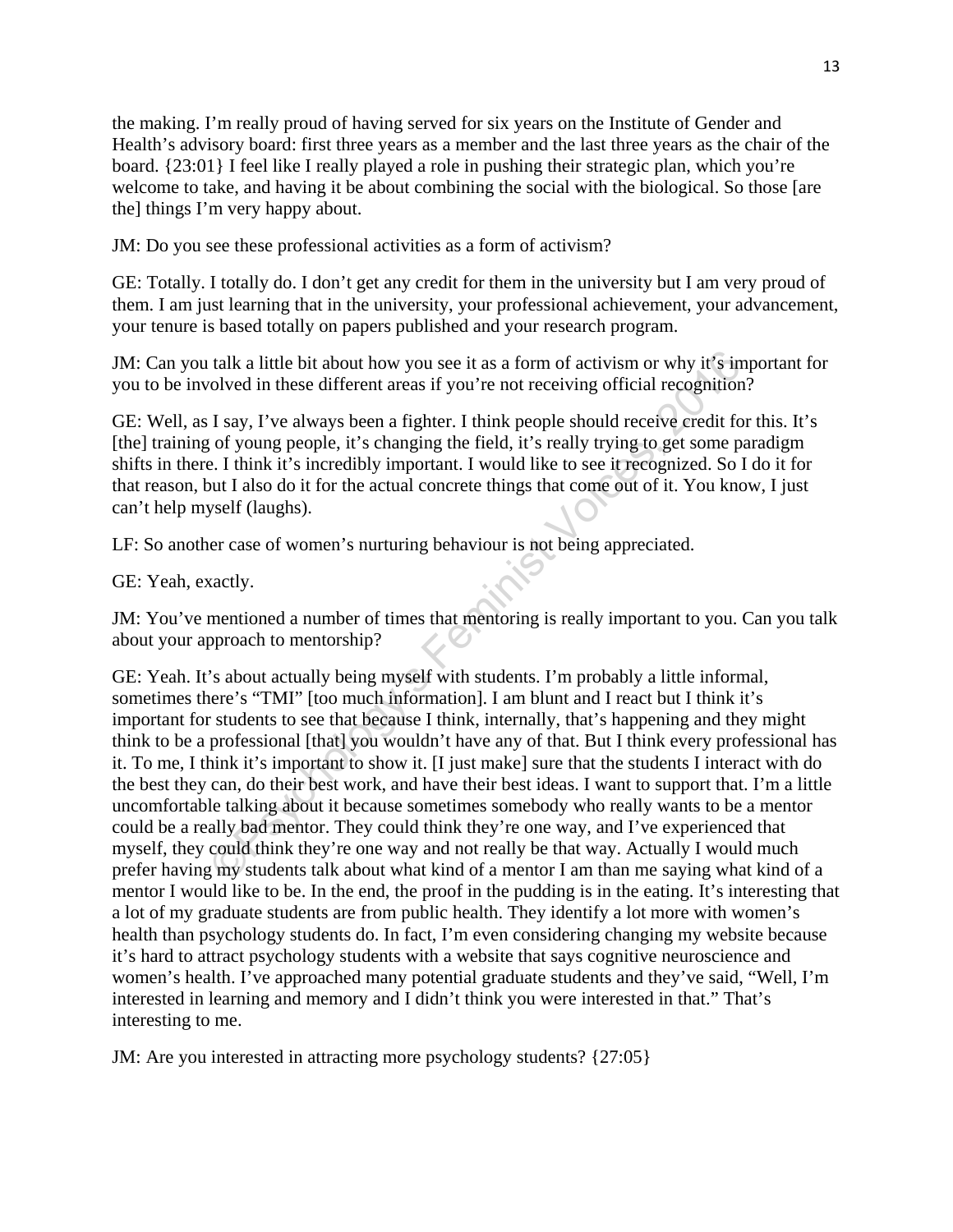GE: Yeah. I'd like the field to develop beyond potentially just looking at sex differences or just being about hormones and behaviour. I really think that when you're studying cognition, you know, cognition in the wild is a cognitive science perspective that comes out of computing, but I wonder what people are studying if they're just studying people in a laboratory and they're not taking into account how the person themselves feels at the moment they're being studied.

LF: I was wondering, where do you see the study of sex and gender and neuroscience going in the future?

GE: Yeah. One other thing I'd like to say is that when I sit in on seminars and nobody tells me that the population was actually undergraduates or that it was working women or that it was x percent male and x percent female and the data were or were not segregated by sex, and the socioeconomic status, I don't who they're studying. I don't know what they're studying. It's kind of like my brain just stops at that moment and I don't know what the data are showing us. Yet I think a lot of people think that what they're doing is fundamental research. I don't know what's fundamental about not really interpreting your results on the basis of who your population is.

So, what was the last question?

LF: Where do you see the field of neuroscience and sex and gender going in the future?

and  $x$  peten teame and the daa wee of twee for segegated by sex, a<br>circle status, I don't who they're studying. I don't know what they're studyi<br>ain just stops at that moment and I don't know what the data are showing<br>pe GE: Well, [There are] a lot of people studying sex differences, Larry Cahill being, now, probably the most outspoken brain scientist promulgating the field of sex differences research. I would say in good neuroscience research a lot of people are thinking about {End of video 2} including both males and females in their work, thinking about it. They see sex differences but they don't know what to do with them, which is really interesting. They want to understand the effects of hormones on the nervous system but they may not (except for people who study that specifically), they don't quite know how to do it. The Institute of Gender and Health actually spearheaded a movement in all large program grants including the strategy for patient-oriented care that there had to be a sex and gender expert on the PIship of the grant to help integrate sex and gender across the different projects in the grants. So I was involved in that for the Canadian Consortium on Neurodegeneration in Aging. I was involved in {0:54} which unfortunately didn't get funded, but it's a very exciting initiative, I think, and really important. So I think it's going great guns and I don't know about other fields but I think that neuroscience and also immunology are beginning to see that it's important to really think about this and that the field of social neuroscience and especially social stress, there are sex differences that are really predominant in social stress. I think it's going to make its way into the role of epigenetics on shaping neural systems. I think it's happening. I mean, it may loom large to me because I'm in the middle of it but I think it's encouraging.

 People want to avoid it because they think it makes things more complicated, but what I say to people is [that] if we had started off studying females instead of males, we would say that males are too simple a system. If people started saying [we] should include males in our model, we would [say] they're too simple. They don't cycle, they don't have altering hormones, they don't have different reproductive stages. And it's very interesting that Zucker, who I suggested to {2:14} you, had a very interesting paper out looking at a meta-analysis of all mouse studies that looked at sex differences in the brain and behaviour. What he found was that, even in studies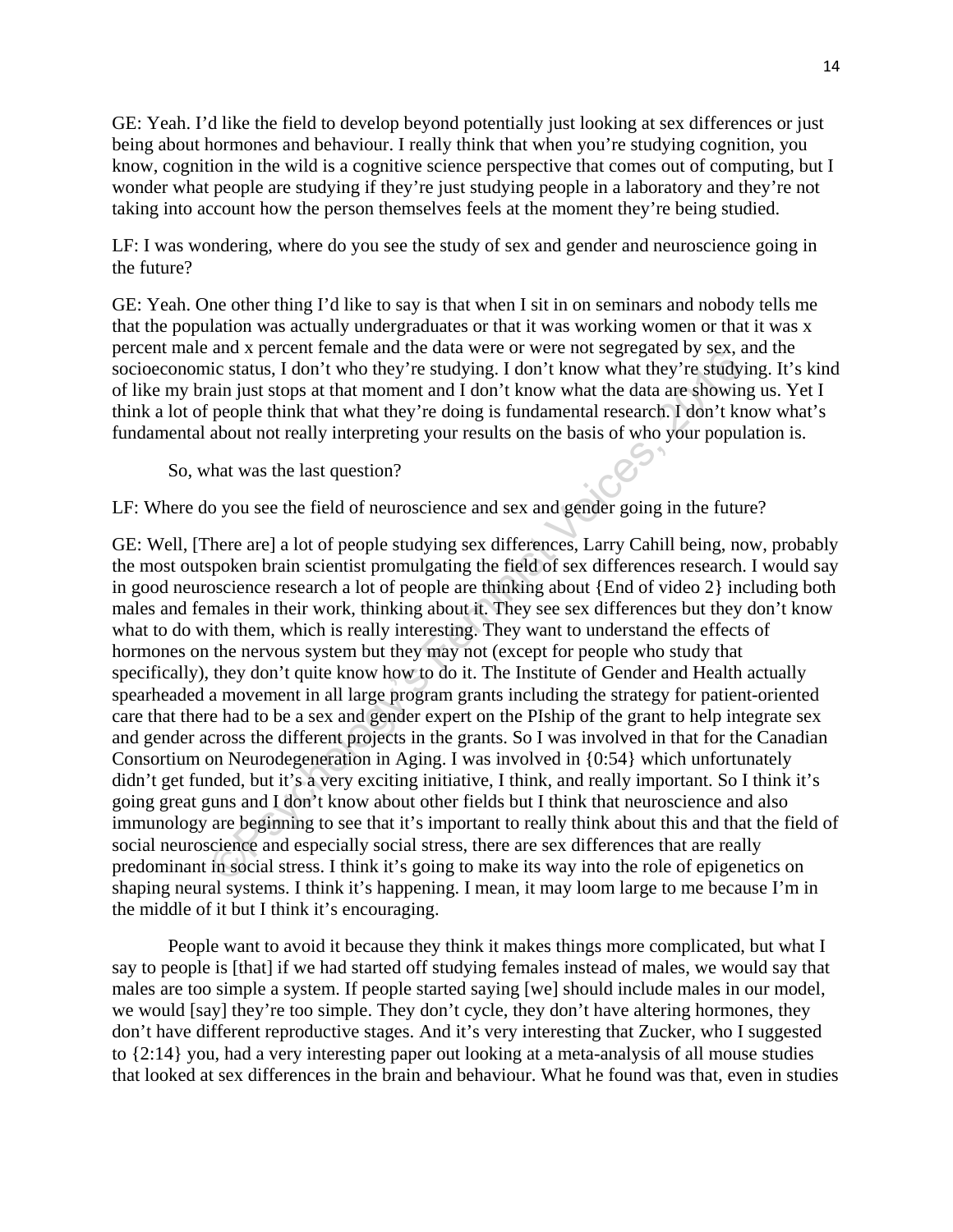that didn't account for the menstrual cycle, there was more variation among the male animals than among the female animals and the variation was dependant on housing.

JM: Interesting.

GE: It's very interesting. So I think that there's a lot of great stuff that's being learned right now. I just happened to have had the opportunity to sit next to the editor-and-chief of *Nature* at a dinner and I just talked his ears off about this.

JM: What was his response?

GE: He was really interested in it. I'm not sure he knows how to operationalize it as far as *Nature*'s editorial policy goes but I think he was really interested. You don't know what the future will bring.

JM: One of the things we noticed looking at your CV was that it seemed to be, I guess, a bit more traditional studies earlier on in your career and then by the mid '90s onward, [you were] bringing more of a social lens [to your work by] looking at gender, sex, sexuality, culture. I don't know if that's a trend that you also see?

GE: Oh, totally.

JM: Can you talk about what that process has looked like in terms of bringing more of your politics into your work?

torial policy goes but I think he was really interested. You don't know whing.<br>
the things we noticed looking at your CV was that it seemed to be, I guess<br>
and studies earlier on in your career and then by the mid '90s onw GE: I can tell you the moment I did was 1991when I read Simon LeVay's paper because I knew Simon LeVay as a visual neuroscientist and then all of a sudden he did this work on the gay male brain and it was really because he had a lover who died of AIDS. That just inspired me. It did inspire me to bring my personal concerns into the science. And I have to say, I've been a happier person ever since, although sometimes it kind of breaks your heart because you invest a lot in it. It's not just a theoretical thing for me. I want to do work that matters to people. I want to do work that matters to me. And I tell people [that] I kind of went off the career cliff when I started asking if women with female genital cutting had a changed brain. It was very, very difficult to get it funded. I got a little bit of bridge funding from the Institute of Gender and Health at one point, but how to get it funded going forward, I don't know. So it's been really great in that sense, at least to me. It makes me fuelled to do work.

I will say there's a lot of politics and the politics are very, very complicated. There's not so much politics now in studying the effects of hormone deprivation on women's brains who carry the BRCA mutation and so had their ovaries removed as prophylaxis. {5:51}There's not a lot of politics around that. Not a lot of politics around getting into histories, clinical histories, asking if women have had their ovaries removed, [or] trying to differentiate between whether they just had a hysterectomy or they also had their ovaries removed. That would have been political maybe ten years ago. It's not so political now. Studying women with female genital cutting and not taking a stand against female genital cutting – man, that's political. It's political in the advocacy community, which is a community that invites me to give {6:27} talks. It's political even in the funding community. How can you do this work without saying that it's bad? Personally I don't want to say it's bad. I want to say there's a biological change. What does that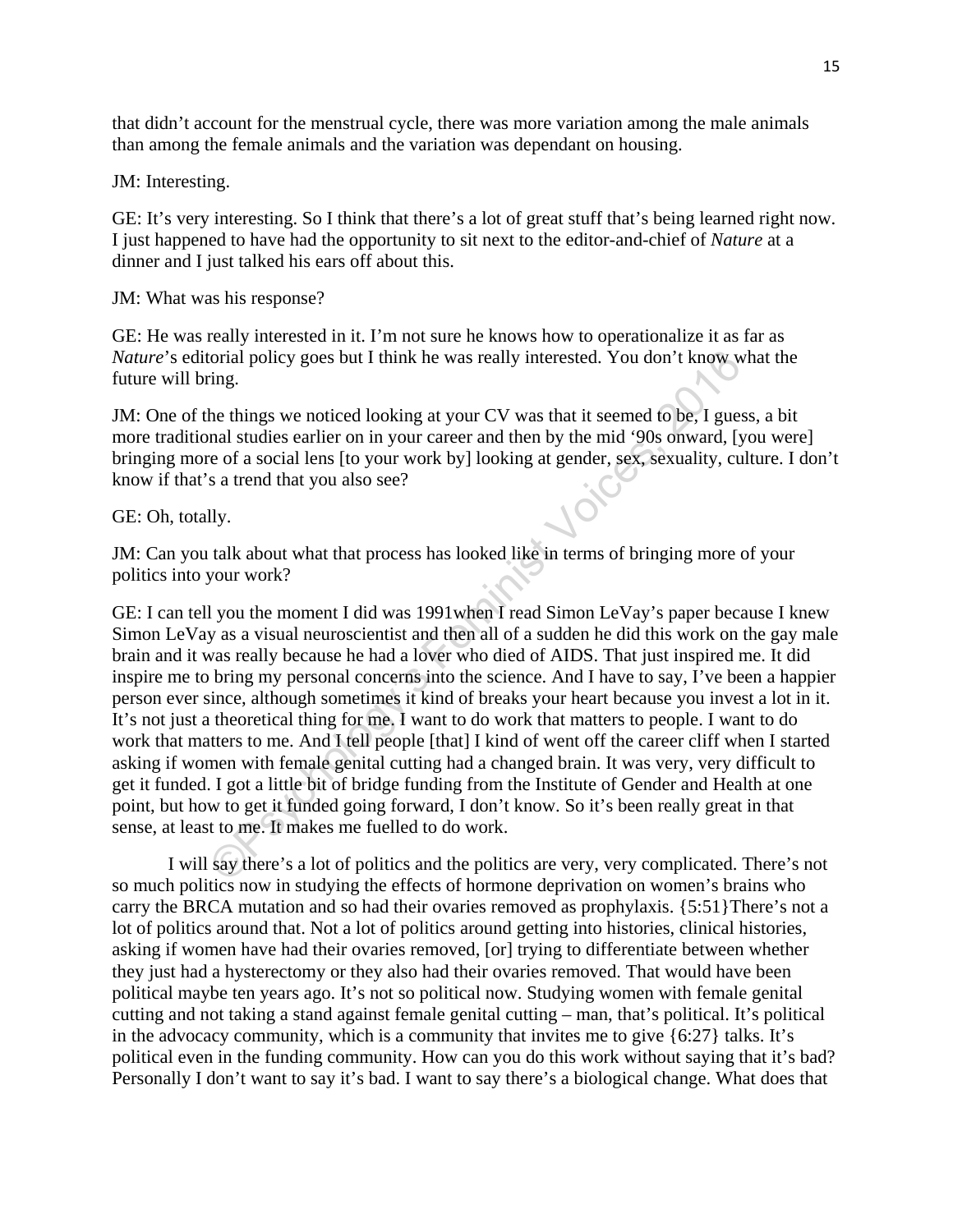mean? I want to study the bodies of the women and think about it from the perspective of what it tells us about all women's bodies. It's really hard.

But even harder than that is studying transsexuality. I just gave a conference in Frankfurt that was about transsexuality. It was to a group of transsexuals, activists, the church was involved in it, and more theoreticians, and there were some neuroscientists. I distinctly got the feeling that the trans activists, at least in that context, wanted to hear it was in the brain, wanted to hear it was binary, and didn't want to hear about any complication. Even afterwards I asked a pretty well-known person who's an advocate, "Do you think that it's important to study the outcomes of the surgeries and the hormone treatment for transsexuals? Do you think they want to know that?" She had a hard time answering me, and then she said, "Well it has to be done by somebody who's transsexual." So I thought ok, I'm supposed to stop doing this research. It was very interesting, right? There's a lot of politics.

JM: How have you navigated the politics of your work?

GE: As best I can. I feel it's very important to be honest to myself. I just try to stay honest to what it is I think is important.

JM: Do you feel like you have support now for your work?

GE: I think I have a lot of support in the neuroscience, the neuroendocrinology, and the aging community. And sex differences.

JM: Which makes a difference, right, to have that community?

GE: It makes a huge difference. It makes a difference both in how you feel every day about what you're doing but also in your ability to get funding and get your papers published.

LF: We'd like to ask what advice you'd give to feminists entering psychology and neuroscience today? What remains to be accomplished?

ho's transsexual." So I thought ok, I'm supposed to stop doing this resear<br>ing, right? There's a lot of politics.<br>We you navigated the politics of your work?<br>I can. I feel it's very important to be honest to myself. I just GE: Everything remains to be accomplished. It's like skimming the cream off the top. I don't think there isn't an area of psychology that couldn't benefit from taking a feminist perspective and thinking about sex differences and thinking about gender and taking what I would call a situated approach. It's all there to be done. It's exciting.

JM: It sounds like you're quite hopeful for the future and see it as a more welcoming place for students today than it was when you were training.

GE: Yes, definitely. And actually there are a lot of students going on in neuroscience who've done combined undergraduate degrees in neuroscience or psychology and also women and gender studies. They're a huge asset and many of them are coming to the point where they're looking for jobs. There are even jobs and postdocs, very infrequently, jobs and postdocs that are looking for people like that.

LF: So things are changing.  $\{10:41\}$ 

GE: Yeah, totally.